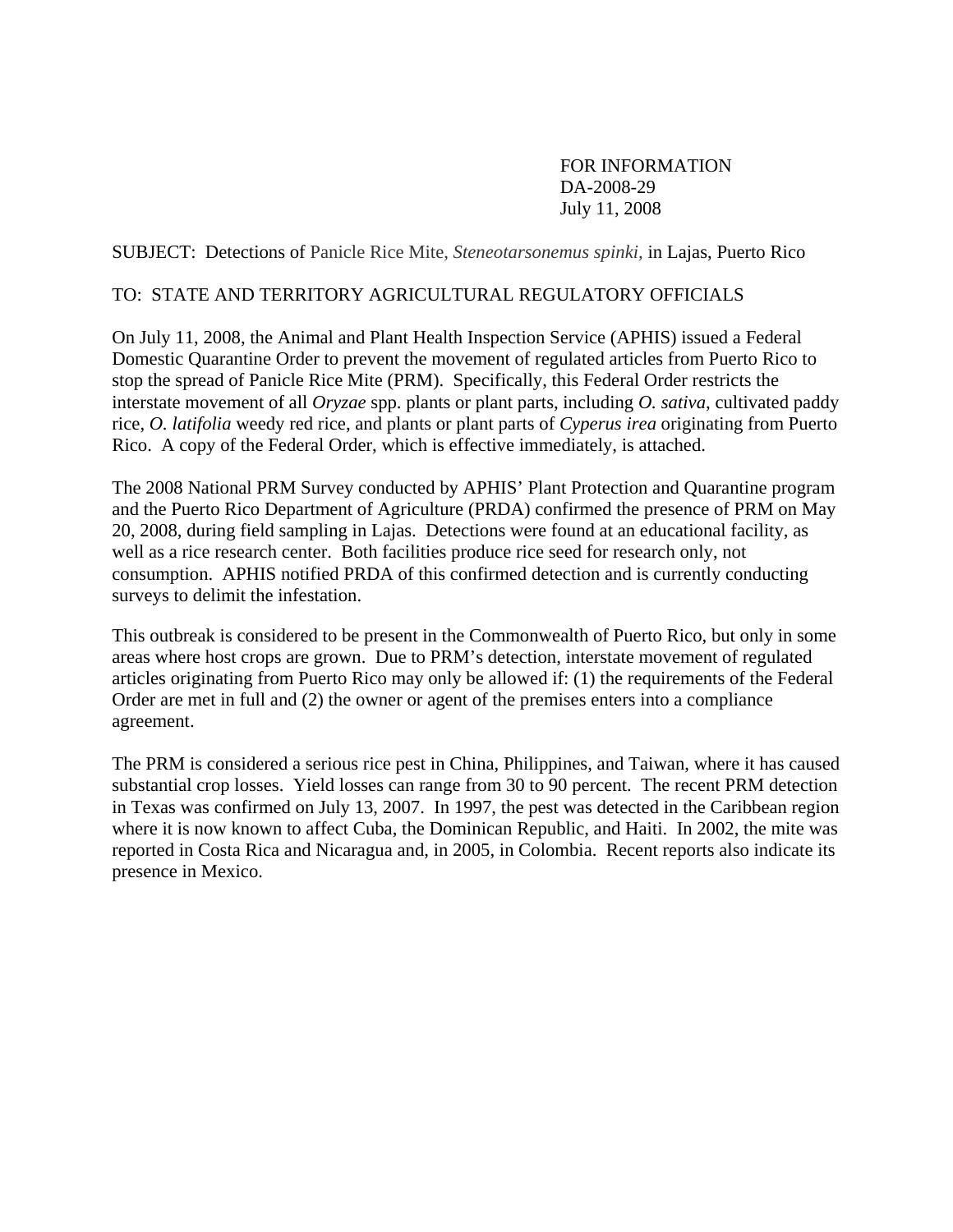For additional details on the Federal response to the detection of PRM, you may contact Brian Kopper, Eastern Regional Program Manager, at Area Code (919) 855-7318 or Valerie DeFeo, National Program Coordinator, at Area Code (301) 734-3393.

/s/ Rebecca A. Bech

Rebecca A. Bech Deputy Administrator Plant Protection and Quarantine

Attachment: Federal Order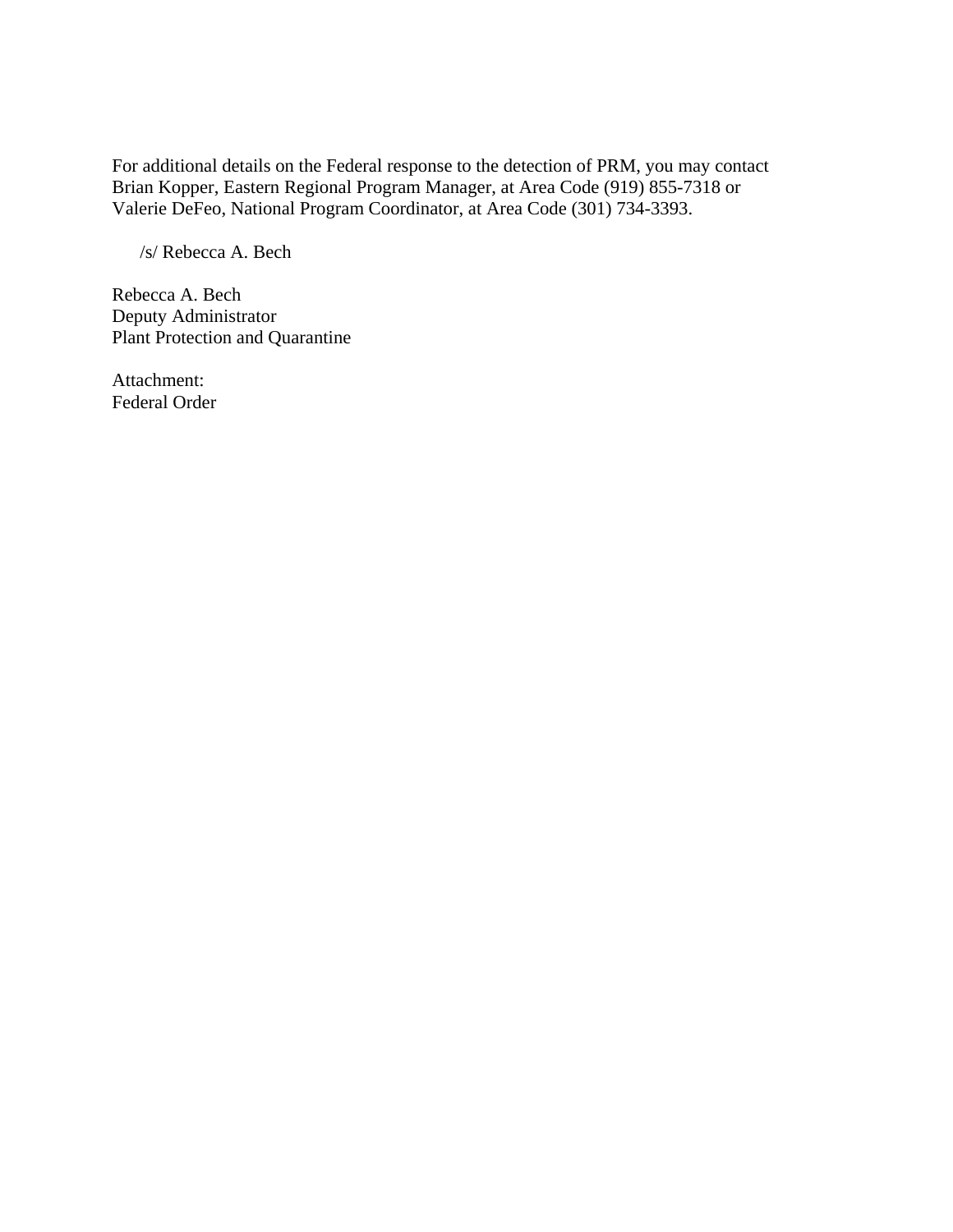### **FEDERAL DOMESTIC QUARANTINE ORDER**  *Steneotarsonemus spinki* **(Panicle Rice Mite) DA-2008-29**

The purpose of this Federal Order is to prevent the spread of the plant pest Panicle Rice Mite (PRM), *Steneotarsonemus spinki*, through regulatory authority provided by Section 412(a) of the Plant Protection Act (PPA) of June 20, 2000, as amended, 7 U.S.C. 7712(a), which authorizes the Secretary of Agriculture to prohibit or restrict the movement in interstate commerce of any plant, plant part, or article if the Secretary determines that the prohibition or restriction is necessary to prevent the dissemination of a plant pest within the United States. Regulatory authority is also provided by Section 414 of the PPA, which authorizes the Secretary of Agriculture to hold, seize, quarantine, treat, apply other remedial measures to, destroy, or otherwise dispose of any plant, plant pest, plant product, article, or means of conveyance if the Secretary considers it necessary in order to prevent the dissemination of a plant pest that is new to or not known to be widely prevalent or distributed within and throughout the United States.

The Administrator of the Animal and Plant Health Inspection Service (APHIS) has determined that it is necessary to establish restrictions on the interstate movement of regulated articles from Puerto Rico as described in this Federal Order in order to prevent further pest dissemination of PRM. The 2008 National PRM Survey conducted by APHIS's Plant Protection and Quarantine and the Puerto Rico Department of Agriculture confirmed the presence of the PRM pest during field sampling. Due to this environmental detection, interstate movement of regulated articles originating from Puerto Rico may only be allowed if the requirements of this Federal Order are met in full and if the owner or agent of the premises enters into a compliance agreement as required by this Federal Order.

Therefore, in order to prevent the further spread of PRM, effective immediately, all *Oryzae* spp. plants or plant parts, including *O. sativa*, cultivated paddy rice and *O. latifolia* weedy red rice and plants or plant parts of *Cyperus irea* originating from Puerto Rico are restricted from moving interstate. Interstate movement will be permitted only if the following measures are put into place and are completely complied with prior to shipment.

## **A. Quarantined Areas:**

The Administrator will list as a regulated area each State, or each portion of a State, in which an authorized APHIS official has confirmed PRM.

Less than an entire State will be designated as a quarantine area only if the Administrator determines that:

> 1) The State has adopted and is enforcing restrictions on the intrastate movement of the regulated articles that are substantially the same as those imposed by the Administrator on the interstate movement of regulated articles; and 2) The designation of less than the entire State as a quarantine area will be sufficient to prevent the interstate spread of PRM.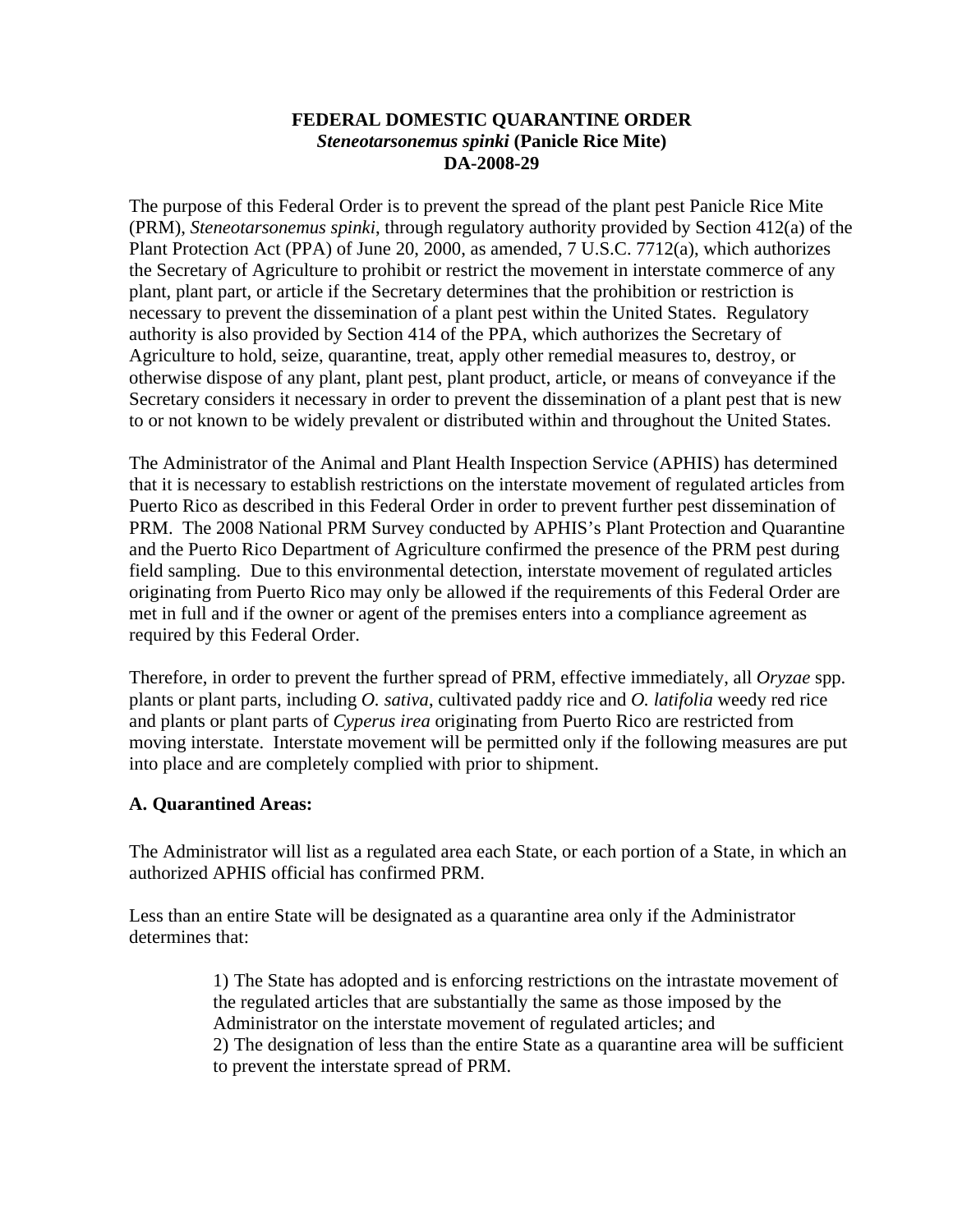The Administrator may temporarily designate any non-quarantine area as a quarantine area. The Administrator will give a copy of this Order along with a written notice for the temporary designation to the owner or person in possession of the non-quarantine area. Thereafter, the interstate movement of any regulated article from an area temporarily designated as a quarantine area will be subject to this Order. As soon as practicable, this area will be added to the list of quarantine areas until such time that the Administrator determines the area is free of PRM and terminates the designation. The owner or person in possession of an area for which designation is terminated will be given notice of the termination as soon as practicable.

The Administrator has designated the entire Commonwealth of Puerto Rico as a quarantine area; and restrictions will be placed on the intrastate movement of the regulated articles to prevent the spread of PRM for all counties.

## **B. Determination of Infestation:**

Any State or portion of a State in which any of the PRM life stages are found, including eggs, larvae, pupae, or adults will be considered infested and therefore designated a quarantined area.

## **C. Regulated Articles:**

The following are regulated articles, and may not be moved interstate from a PRM quarantine area except in accordance with this Order:

> 1) All plants or plant parts of *Oryzae* spp., including *O. sativa*, cultivated paddy rice and *O. latifolia* weedy red rice, and all plants or plant parts of *Cyperus irea*. 2) Any other products, articles, or means of conveyance of any character whatsoever, when it is determined by an inspector that they present a hazard of spread of PRM.

## **D. Conditions for Interstate Movement of Regulated Articles:**

All regulated articles must meet the conditions of this Federal Order for interstate movement to take place. This includes appropriate treatment to ensure that regulated articles are free from PRM prior to shipment, compliance agreement with facilities to facilitate requirements in accordance to movement, and/or certification to affirm requirements have been met.

An inspector or person operating under a compliance agreement will issue a certificate for the interstate movement of a regulated article if he/she determines that the regulated article has been grown, produced, handled, processed, stored, packaged or treated in a manner that, in the judgment of the inspector, prevents the regulated article from presenting a risk of spreading PRM. Treatments can include the following methods:

# **Treatment**

Seed (rice for planting, for either production or research use):

a) Process the rice seed according to standard processing practices.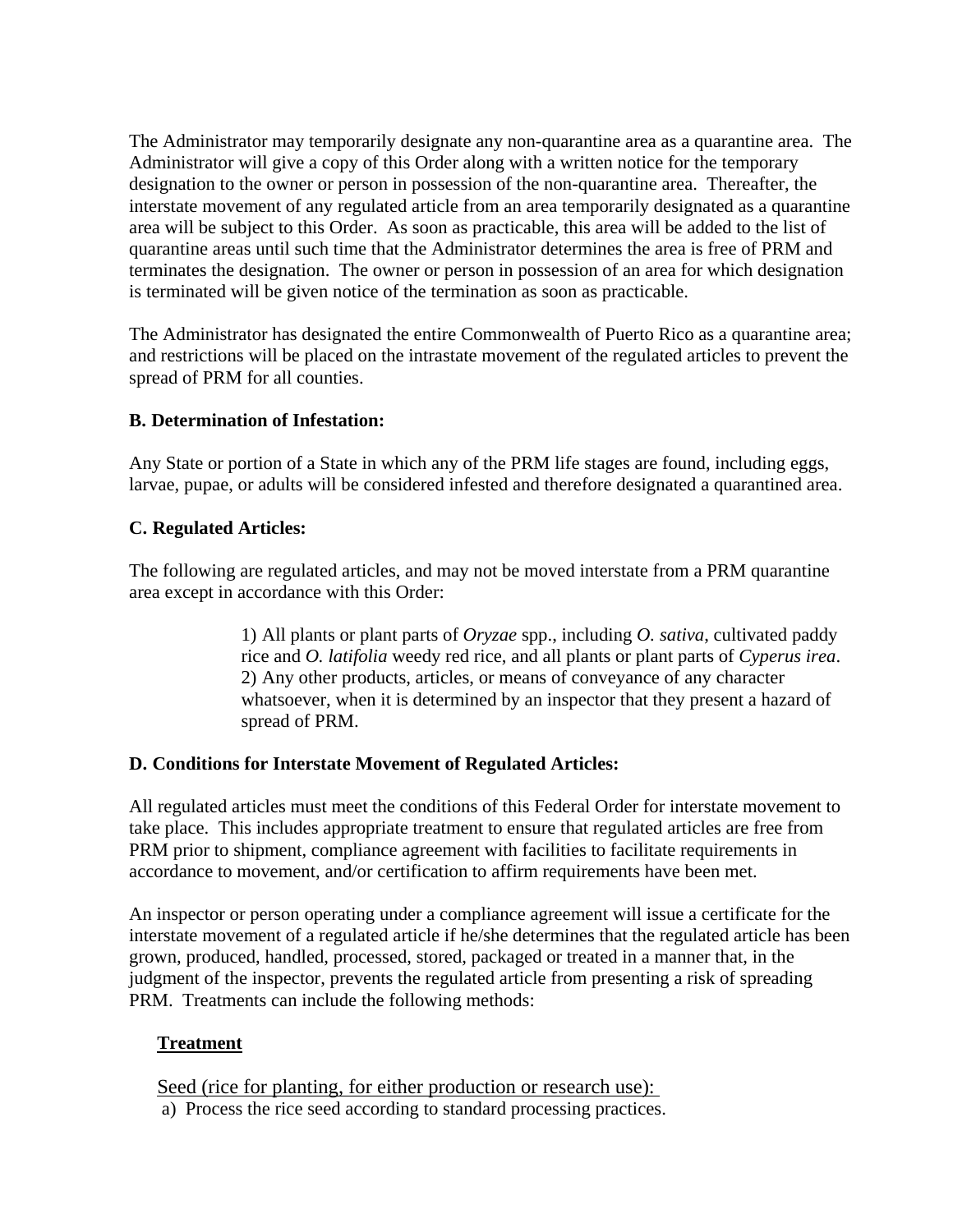b) Treat seed (in individual, gas-permeable bags) by **ONE** of the following methods

## **1. Phosphine treatment:**

Phosphine should be applied at a rate in the range of 750 to 2250 ppm/1000  $\text{ft}^3$  (used as either the Aluminum or Magnesium forms of Phosphine applied in gas, liquid or tablet form) at the discretion of the Compliance Agreement holder and fumigator dependent on the leakage of the fumigation structure. Treatment concentration readings should not fall below the minimum 350 ppm/1000 ft<sup>3</sup> over the 72 hours (readings should be taken at 24, 48, and 72 hrs to document treatment).

During fumigation, elevate the sacks of seed off of the floor level and place them on pallets in a single layer to facilitate even application of the fumigant.

# **2. Methyl bromide treatment:**

Methyl bromide treatment should be applied when the seed's moisture content is between 14.2% and 8.9% ensuring a germination rate of between 93% and 92%, respectively (see Table 1 for higher temperature recommendations and rates).

During fumigation, elevate the sacks of seed off of the floor level and place them on pallets in a single layer to facilitate even application of the fumigant.

| $\sigma$ . The set of the set of $\sigma$ is the set of $\sigma$ in $\sigma$ is the set of $\sigma$ in $\sigma$ |                                   |                                             |               |             |
|-----------------------------------------------------------------------------------------------------------------|-----------------------------------|---------------------------------------------|---------------|-------------|
|                                                                                                                 |                                   | Minimum concentration readings (ounces) at: |               |             |
| Temperature                                                                                                     | Dosage rate                       | Duration                                    | Seed          | Germination |
|                                                                                                                 | $(lb/\dot{1},000 \, \text{ft}^3)$ |                                             | moisture $\%$ | $\%$        |
| $50^{\circ}$ F                                                                                                  | $5$ lbs                           | $12$ hrs                                    | 17.0          | 9           |
| $50^{\circ}$ F                                                                                                  | $5$ lbs                           | $12$ hrs                                    | 14.2          | 93          |
| $50^{\circ}$ F                                                                                                  | $5$ lbs                           | $12$ hrs                                    | 8.9           | 92          |
|                                                                                                                 |                                   |                                             |               |             |
| $51-65$ °F                                                                                                      | $4$ lbs                           | $12$ hrs                                    | 17.0          | 27          |
| $51-65$ °F                                                                                                      | $4$ lbs                           | $12$ hrs                                    | 14.2          | 95          |
| $51-65$ °F                                                                                                      | 4 lbs                             | $12$ hrs                                    | 8.9           | 94          |
|                                                                                                                 |                                   |                                             |               |             |
| $>80^{\circ}$ F                                                                                                 | $1.25$ lbs                        | 12 hrs                                      |               | 80          |

**Table 1: Methyl Bromide Fumigation of Rice Seed in Accordance with the APHIS**  *Steneotarsonemus spinki* **New Pest Response Guidelines** 

## **3. Cold treatment:**

Treat rice stems infested with live *S. spinki* at -8 º C for a minimum of 72 hours. This treatment is feasible for small-scale seed treatment.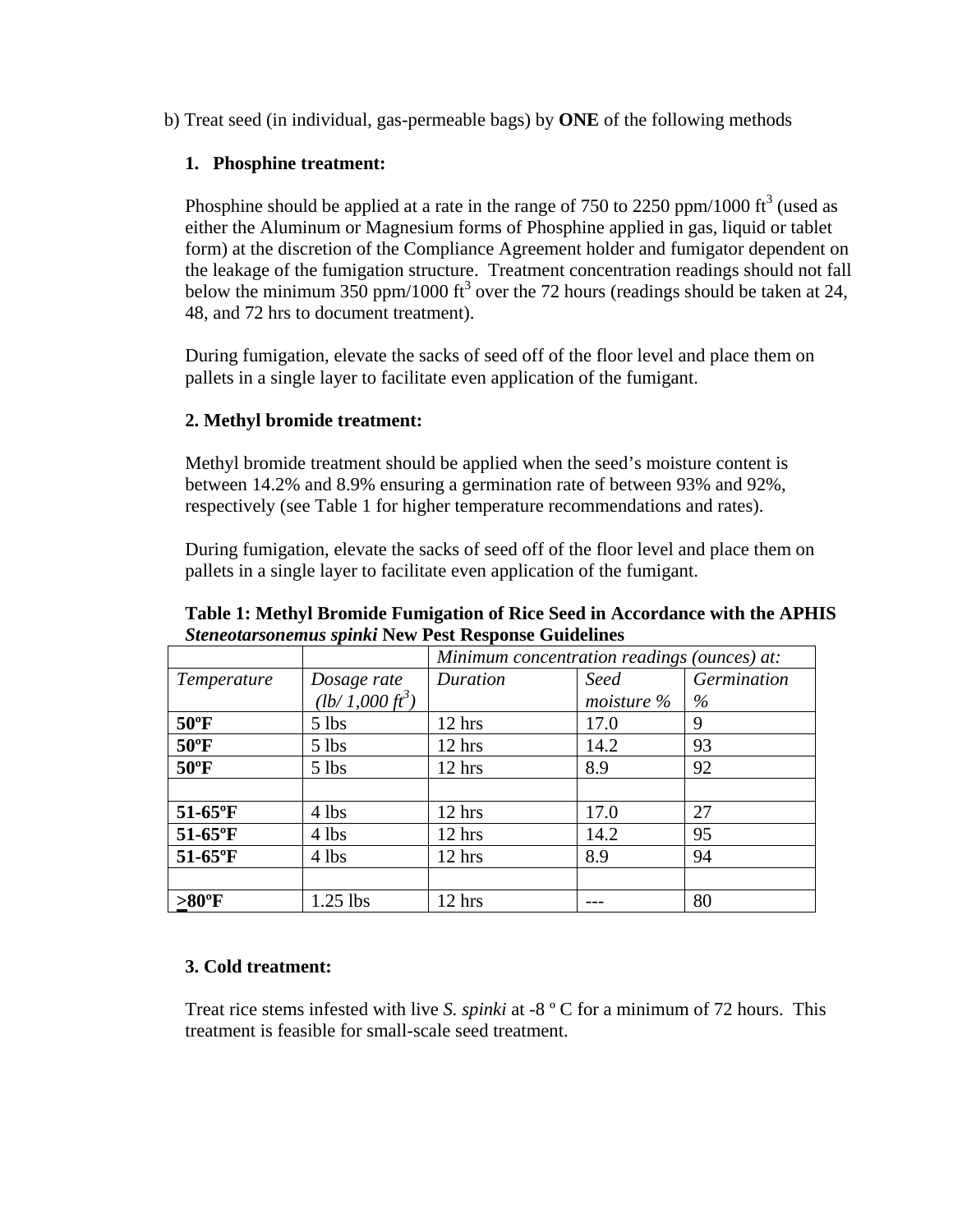- c) Treated seed will be sampled to confirm that the chosen treatment killed *S. spinki*.
	- 1. Randomly take 10 50g sub-samples of treated seed to make up one approximately 500g composite sample.
	- 2. Three 50g sub-samples are drawn from this composite sample to confirm effectiveness of treatment to kill *S. spinki*.

## **Compliance Agreement**

The owners of businesses in a designated quarantined area must enter into a compliance agreement with APHIS to facilitate the interstate movement of regulated articles in accordance with all of the requirements of this Federal Order and this specific subpart, subject to monitoring and audits by the State, Territory, Commonwealth, or APHIS regulatory official. Such persons must agree to handle, pack, process, treat, and move regulated articles in accordance with this Federal Order.

The compliance agreement described above may be cancelled orally or in writing by an inspector if the inspector finds that the person who entered into the compliance agreement has failed to comply with all of the requirements of this Federal Order. If the person is given notice of cancellation orally, written confirmation of the decision and the reasons for it must be provided as promptly as circumstances allow. If the compliance agreement is cancelled, the owner of the business designated as the quarantined area may appeal the decision in writing to the Administrator within 10 days after receiving the written notification. The appeal must state all of the facts and reasons upon which the person relies to show that the compliance agreement was wrongfully cancelled. The Administrator will grant or deny the appeal, in writing, stating the reasons for the decision, as promptly as circumstances allow. If there is a conflict as to any material fact, at the request of the person making the appeal, a hearing may be held to resolve the conflict. Rules of practice concerning the hearing will be adopted by the Administrator.

## **Certification**

Certificates may be issued by an inspector for the interstate movement of all regulated articles from all quarantined areas, provided they meet the conditions specified in this Federal Order.

### **E. Definitions:**

Administrator: The Administrator of the Animal and Plant Health Inspection Service or any individual authorized to act for the Administrator.

Certificate: An official document, stamp, or imprint by which an inspector affirms that a specified regulated article meets applicable requirements of this subpart and may be moved from a quarantine area into any area of the United States.

Compliance agreement: A written agreement between the Animal and Plant Health Inspection